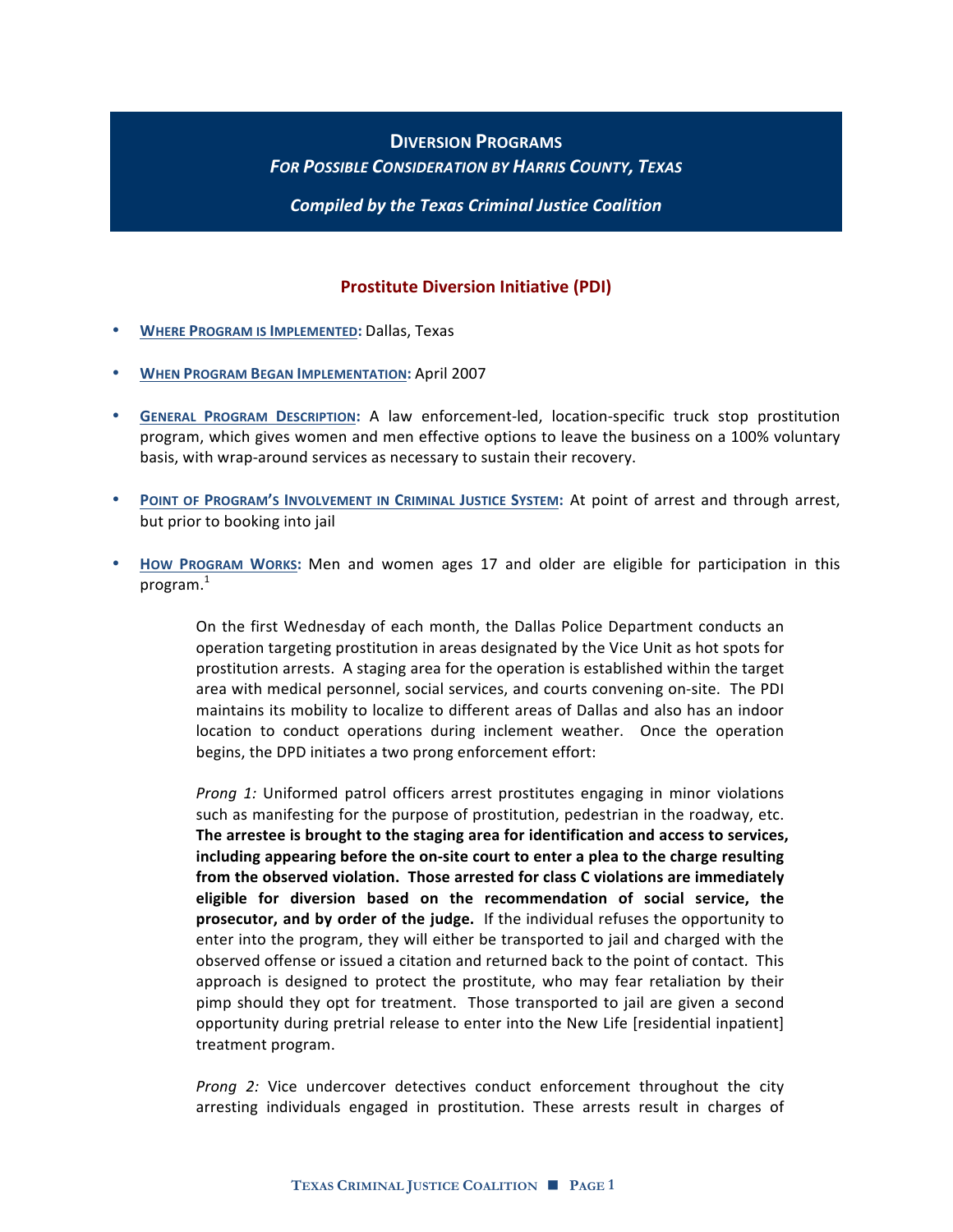Misdemeanor B, Misdemeanor A, and State Jail Felony based on the number of convictions the individual has for prior prostitution cases. At this time, prostitutes arrested for these violations are not eligible for immediate diversion. Those arrested are brought to the staging area for identification, access to services, and are then transported to jail. They are given a second opportunity to enter into the New Life program as a condition of pretrial release based on the recommendation of social services and approval of misdemeanor or felony court judges.

Entry onto the staging area is by arrest or by voluntary walk-on for prostitutes who wish to avail themselves of on-site care and services. Food and clothing are provided to participants on-site. Also, advocates who were former prostitutes are **assigned to each participant to assist them through the multi-step process**. As this is a police operation, all participants are searched, checked for outstanding warrants, and debriefed by the Vice Unit. Police use this opportunity to gain realtime intelligence on all criminal activity in the area, including juvenile prostitution. For those individuals that choose to stay within prostitution, the goal is to develop informants that will contact the DPD when they observe suspicious individuals or activity in their environment.

The participant moves onto triage where a brief assessment is conducted to **determine their most immediate needs**. Information regarding demographics, medical history, physical health status, mental health status, and drug use are collected by licensed social service workers and medical personnel. Diagnostic assessments are made on the basis of the American Psychological Association DSM criteria to determine recommendations for treatment as well as eligibility for publically funded mental health and substance abuse treatment.

The Dallas County Health Department mobile unit is on-site for STD and HIV screening, treatment, and education. Rapid testing allows the participants to know results before leaving the staging area. Participants are provided with an identification card with their true name to help avail themselves of services that require identification. The final step is Community Court where the on-site judge accepts a plea from the defendant and, if the defendant pleads no contest or guilty, evaluates the social services recommendations and issues a court order **that requires the defendant abide by the social services' recommendations**. For those choosing treatment, Transicare provides immediate transportation to services.

Prostitutes can enter the PDI outside the night of the initiative in either of the two following ways: 1) prostitutes arrested and sent to jail on the night of the initiative may be referred by the court the next or subsequent days to enter the New Life treatment program or 2) police officers may arrest a prostitute during the course of normal duties outside the night of the initiative and contact Homeward Bound or Nexus [treatment programs] for inclusion into the New Life treatment program.<sup>2</sup>

#### **PROGRAM BENEFITS:**

» *Effective Treatment Can Lower Recidivism:* Over the past several years, the Dallas Police Department and Dallas County Sheriff's Department have identified more than 1,100 prostitutes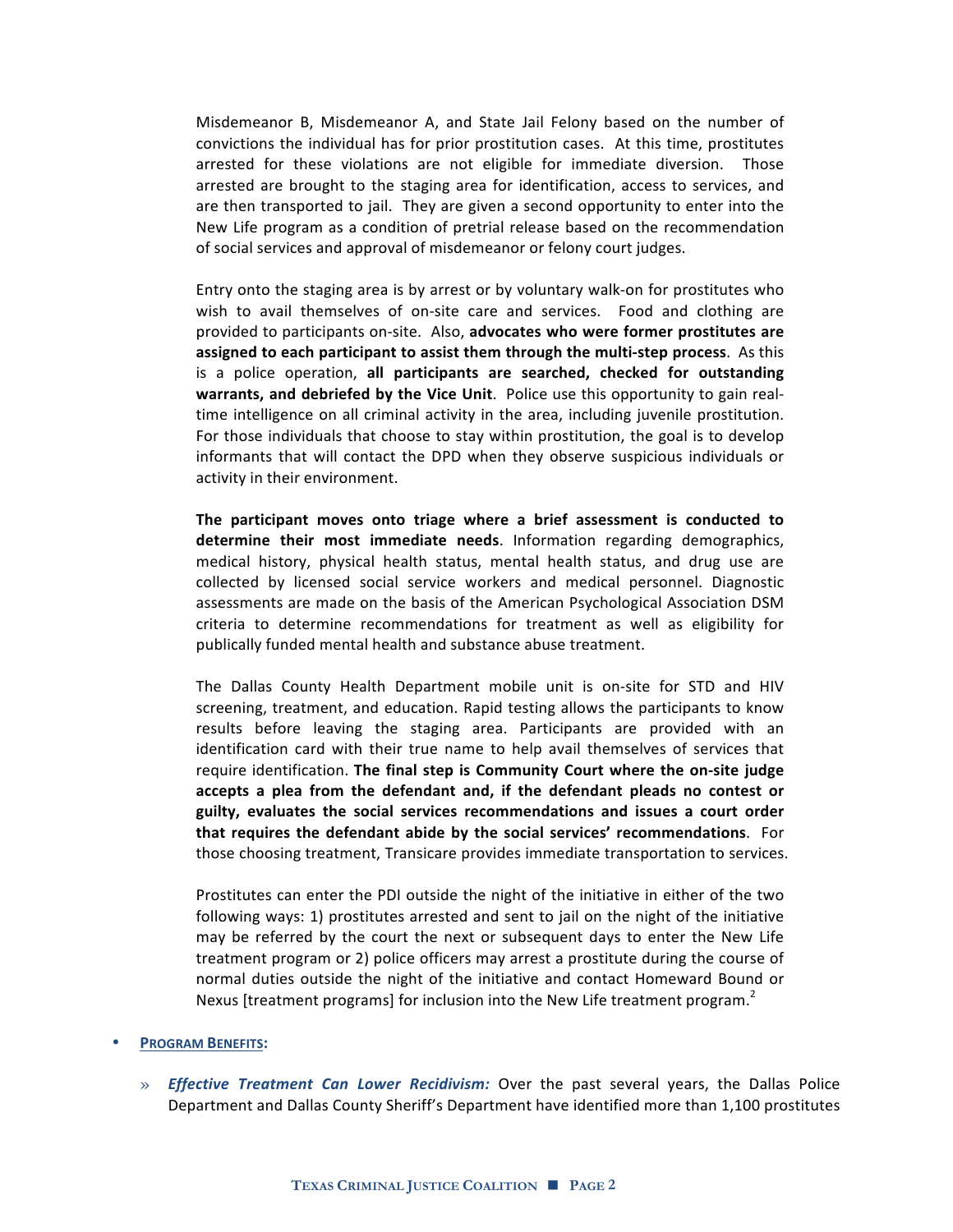working in particular areas of the city,<sup>3</sup> with more than 2,100 prostitution-related offenses in 2010 alone.<sup>4</sup> The PDI is a proactive approach that matches law enforcement with more than 60 social service and faith-based organizations to assist these men and women in addressing **various needs**, such as substance abuse, mental health issues, and physical health problems (including sexually transmitted diseases and injuries due to violence), as well as clothing, food, and photo identification needs.<sup>5</sup>

Between 2007 and 2011, the PDI contacted a total of 728 adult prostitutes, 56% of which were eligible for immediate diversion from the streets into mental health and/or substance abuse treatment. Nearly 50% of those men and women entered the New Life intensive inpatient treatment program, which offers, as needed,  $(1)$  case management for help through the public service system, (2) assistance in specific areas including anger management, parenting, and budgeting, and (3) therapy to address issues like trauma, sexual and physical victimization, and domestic violence. Participants who complete this initial inpatient treatment program are eligible for transitional housing, job training, outpatient mental health and substance abuse services, and mentorship to assist in recovery.<sup>6</sup>

- » *Innovative Approach Protects Participants from Further Harm:* Unlike similar initiatives nationally, the PDI provides women access to services *prior* to booking in the local jail, to prevent any further endangering of women and men in vulnerable positions: "The advantage of bringing resources directly into the population is the immediate evaluation of the individual and recommendation to the court for diversion. By diverting from the field, the offender avoids a trip to jail, which reinforces the mindset that they are being treated as victims."<sup>7</sup>
- » *Cost Savings:* The Dallas Office of Budget and Evaluation determined that the city spends \$57.41 per jail inmate per day.<sup>8</sup> From October 2010 through September 2011, 112 individuals were diverted to treatment services, with an *immediate savings* of approximately \$62,000, given average length of stay. These savings do not include costs that would otherwise have been incurred from related court expenses or other indirect costs (e.g., manpower).<sup>9</sup>
- » *Incentives for Program Completion A More Successful Future:* Following a participant's successful program completion, the Dallas City Attorney's Office and Community Courts have the **option to dismiss all pending eligible city cases** against him or her.<sup>10</sup> This reduces the likelihood of a criminal record and, with it, the associated lack of access to employment opportunities and housing.
- » *Crime Reduction:* **The PDI's population targeting helps law enforcement <b>reduce prostitution** offenses and associated crime, often including violence or drug-related offenses, while improving quality of life in particular neighborhoods.
- **PROGRAM SUCCESSES:** According to a presentation in 2010 by PDI leadership, participants are 65% more likely to remain abstinent and in supportive services with no subsequent re-arrests in Dallas County. The program has also been successful in diagnosing and preventing health issues such as sexually transmitted infections and  $HIV.<sup>11</sup>$

In 2011, during which the New Life inpatient treatment program experienced changes in infrastructure, 48% of individuals who completed such treatment were not later re-arrested for prostitution or prostitution-related crimes.<sup>12</sup>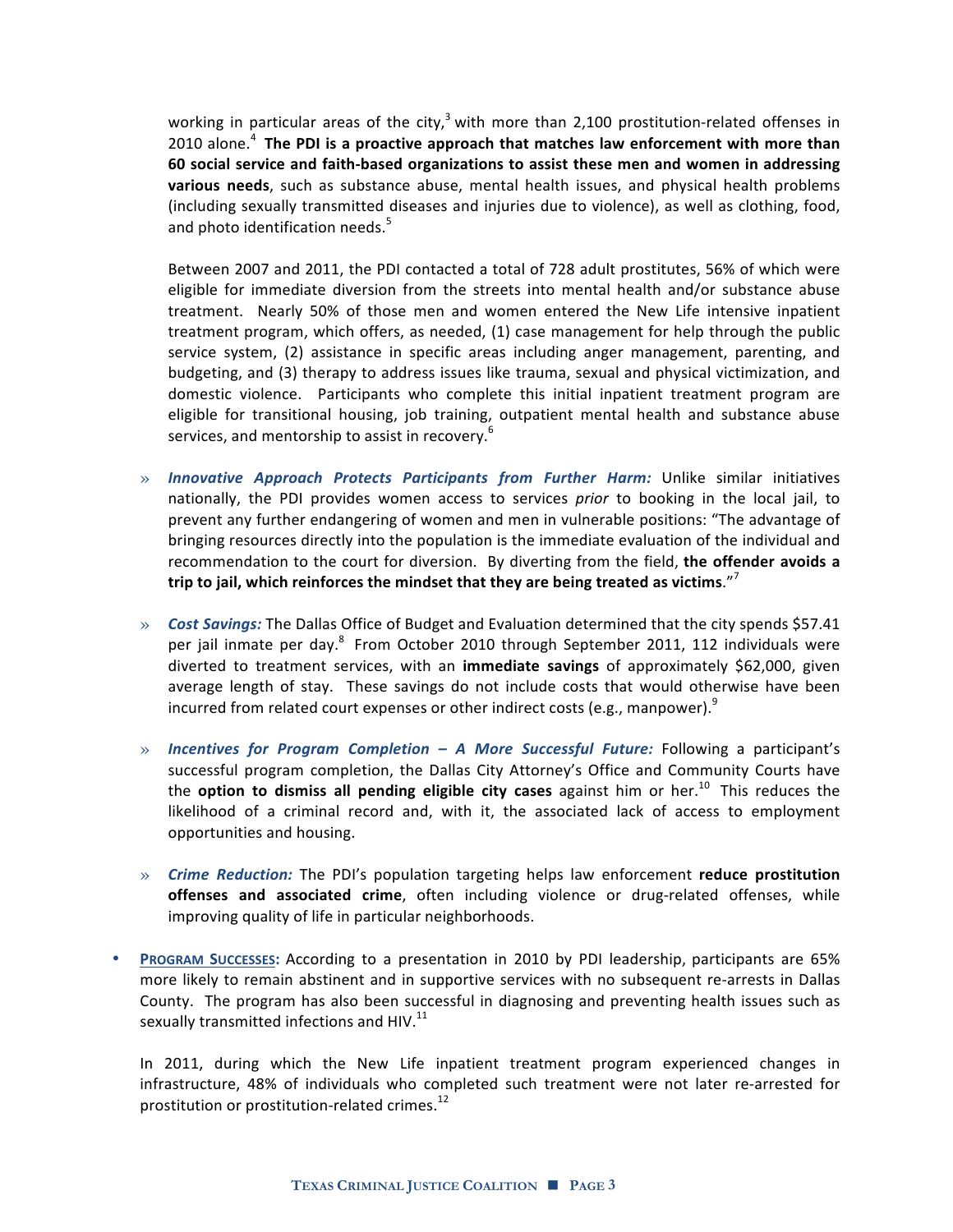PDI's ongoing success has received the recognition and support of the Dallas City Council and the Dallas County Commissioner's Office.<sup>13</sup>

• LONG-TERM NEEDS FOR PROGRAM SUSTAINABILITY: Continuation of law enforcement as lead program administrators; inter-agency communication improvements; funding for treatment beds; sustained long-term resources; and improved follow-through with program participants.<sup>14</sup>

### **Law Enforcement Assisted Diversion (LEAD)**

- WHERE PROGRAM IS **IMPLEMENTED:** The Belltown neighborhood of Seattle, Washington, and the Skyway neighborhood of King County (whose county seat is Seattle)
- **WHEN PROGRAM BEGAN IMPLEMENTATION: October 2011**
- GENERAL PROGRAM DESCRIPTION: A pre-booking jail diversion program that stresses direct access to services *and* participant accountability, with the target being low-level drug users and prostitutes for whom probable cause exists for an arrest.
- **POINT OF PROGRAM'S INVOLVEMENT IN CRIMINAL JUSTICE SYSTEM: Pre-arrest**
- HOW PROGRAM WORKS: The LEAD program was created in cooperation with community members to address the open-air drug markets in Seattle and King County; it is based on successful "arrest" referral schemes" that have been operating in the United Kingdom for several years.<sup>15</sup> According to the Brennan Center, "LEAD relies on two central elements: 1) complete buy-in and extensive training of participating police officers, and 2) immediate access to needed services for program participants."<sup>16</sup> More specifically, officers receive training to recognize the needs of individuals with substance abuse or related issues, and protocols allow the diversion of such individuals into community-based treatment with access to support services (housing, vocational and educational assistance, etc.).<sup>17</sup>

LEAD is governed by a Policy Coordinating Group made up of broad group of the program's original collaborators, including representatives from Mayor's Office, County Executive Office, City Council, County Council, City Attorney's Office, County Prosecuting Attorney's Office, Police Department, Sheriff's Office, State Department of Corrections; local LEAD Community Advisory Boards, The Defender Association, and the ACLU of Washington.<sup>18</sup>

### *Program\$Logistics:*

**Immediate Services:** When participants are first diverted to LEAD, they begin working immediately with case managers to access services. The case manager will identify any urgent needs and will attempt to meet those needs by providing immediate access to any of the following service:

- Food
- Clothing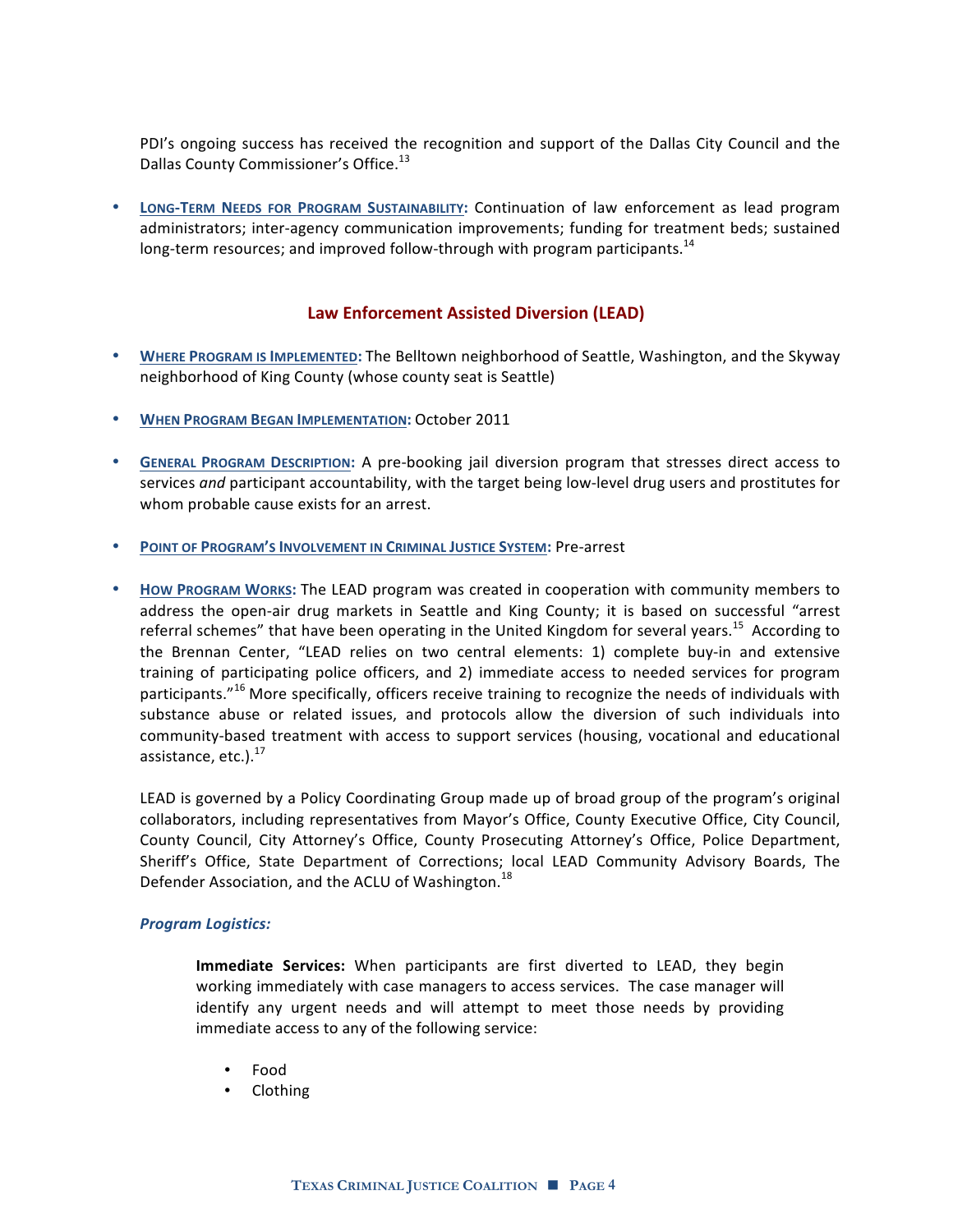- Hygiene services
- Medical referrals
- A place to stay for the night

Long-Term Services: After the initial diversion, the case manager will work together with the participant to identify the factors that led that individual to being arrested for a drug or prostitution offense. The case manager will develop an Individual Intervention Plan (IIP) designed to meet that participant's specific needs. The IIP may include providing linkages or access to any of the following services:

- Substance abuse treatment
- Mental health counseling
- Housing<br>• Transnor
- **Transportation**
- Health Care
- Benefits
- Obtaining ID
- Vocational training
- Education/Employment
- Legal Services

**Peer Mentoring:** In order to sustain behavioral change that may be accomplished through LEAD participation, each LEAD participant who receives funding or services in some way will be required to participate in regular peer mentoring sessions. Experienced participants will assist in leading those sessions after receiving training. The role of peer mentoring is to create a support system for behavioral change that can continue after the individual no longer needs other direct services, and to create a pool of peers who can credibly engage others involved in problematic drug activity and report positively about LEAD.<sup>19</sup>

### **PROGRAM BENEFITS:**

» *Effective Treatment Can Lower Recidivism and Increase Future Success: During LEAD's first* several months of operation, more than 30 individuals have been referred to the program, and participants have gained access to a variety of services: methadone, inpatient and outpatient chemical dependency treatment, mental health and medical referrals, legal services, temporary housing, Section 8 housing vouchers, public transportation vouchers, state and federal benefits, and educational funding.<sup>20</sup>

LEAD's **emphasis on harm reduction** is especially important. Evergreen Treatment Services (ETS), which has provided addiction treatment services in Washington State for over 30 years, is contracted to deliver services to LEAD participants, according to harm reduction principles;<sup>21</sup> this keeps the focus on "individual and community wellness," rather than exclusively on sobriety, by addressing the root causes of criminal behavior. $^{22}$ 

*NOTE:* The Texas Criminal Justice Coalition especially endorses the peer coaching aspect of the *LEAD& program,& which& we& feel& is& critical& – and& most& conducive& to& – an individual's& success& in& recovery.&*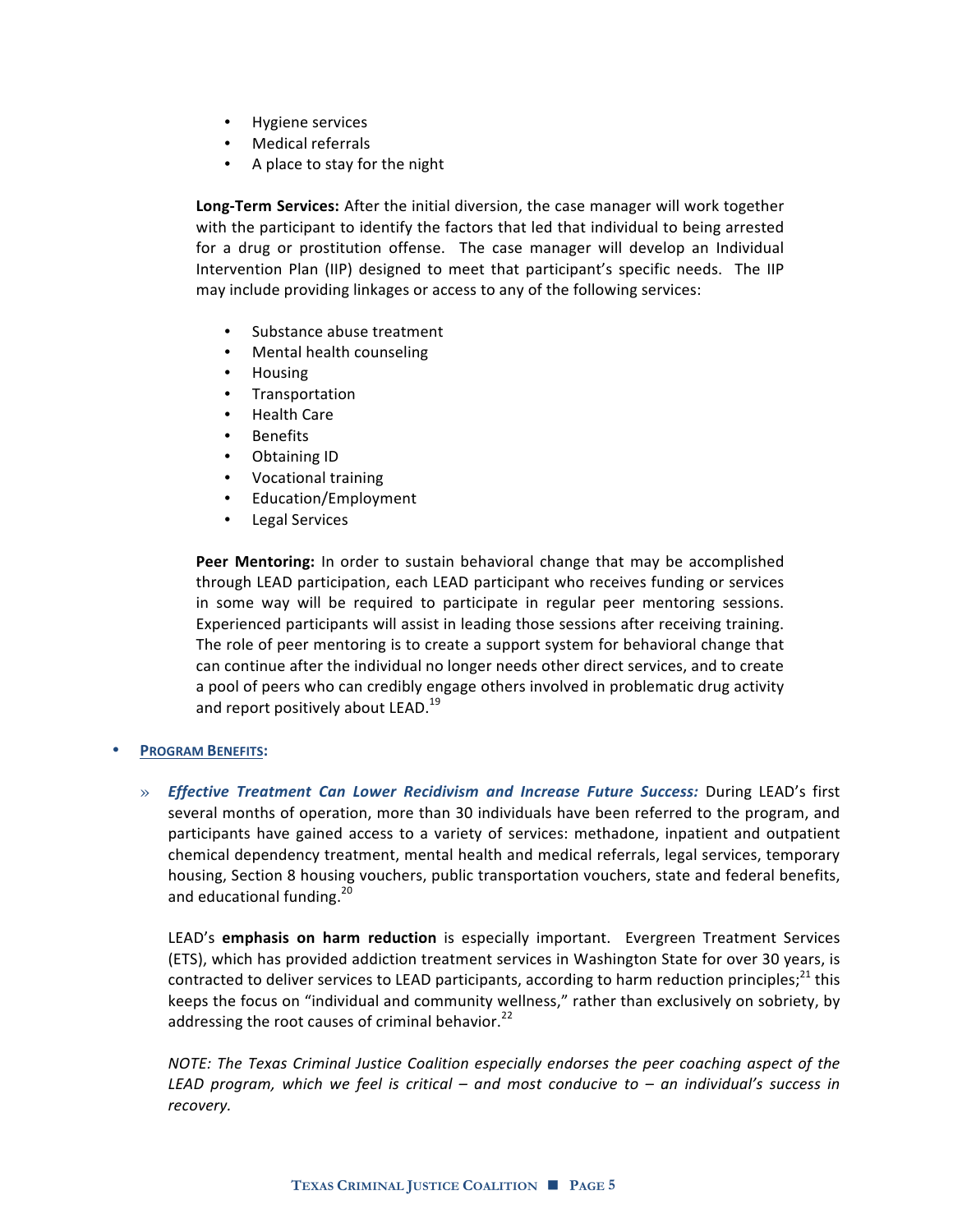Furthermore, **pre-booking jail diversion frees participants from the life-long burdens** associated with criminal records, including a lack of access to employment opportunities and housing.

- » *Cost Savings and Smarter Resource Allocation:* **Diverting individuals from jail to effective** treatment programming and other supportive services saves immediate costs associated with typically high incarceration expenses, as well as trial and defense expenses. Additionally, valuable law enforcement and corrections resources can instead be **concentrated on higher-risk offenses** and legitimate threats to public safety.
- » *Crime Reduction:* **Through efforts to address the <b>root causes of criminal behavior** (e.g., harm reduction strategies), LEAD will reduce crime in both the short and long term, increasing public safety in program areas and improving the quality of life in participants' neighborhoods.
- » **Reductions in Disproportionate Minority Incarcerations: Seattle has historically faced problems** with high African-American arrest rates for drug sale offenses. According to The Defender Association, "Pre-booking diversion interrupts the cycle which currently perpetuates racial **inequality**, allowing officers instead to help individuals access meaningful interventions that will interrupt their problematic behavior."<sup>23</sup>
- **PROGRAM SUCCESSES: Given that LEAD is still in its first year of operations, program results are not yet** available. According to The Seattle Foundation, "After two years of operations, the program will be evaluated rigorously. The evaluation will consider, among other factors, whether LEAD has resulted in reductions in drug use and recidivism, whether LEAD is more cost-effective than traditional criminal justice processing, and whether LEAD has had a positive impact on a community's quality of life."

Preliminary program results may be released shortly after the program's first full year of operations (ending September 30, 2012).

*NOTE: For purposes of replicating this model in other states or in Harris County, the Texas Criminal Justice&Coalition acknowledges that&program development,&implementation,&and&success&will&be due& largely& to& the& personal& philosophy& of& local& administrators;& policies& handed& down& from& state&* legislators seeking change are unlikely, and would require tremendous buy-in from local leaders.

**LONG-TERM NEEDS FOR PROGRAM SUSTAINABILITY: Identification of long-term housing placements and** employment opportunities for LEAD participants who typically have a criminal history, a lack of recent rental history, and a lack of recent work history;<sup>24</sup> possibly: sustained funding for alternative interventions (ideally through justice reinvestment).<sup>25</sup>